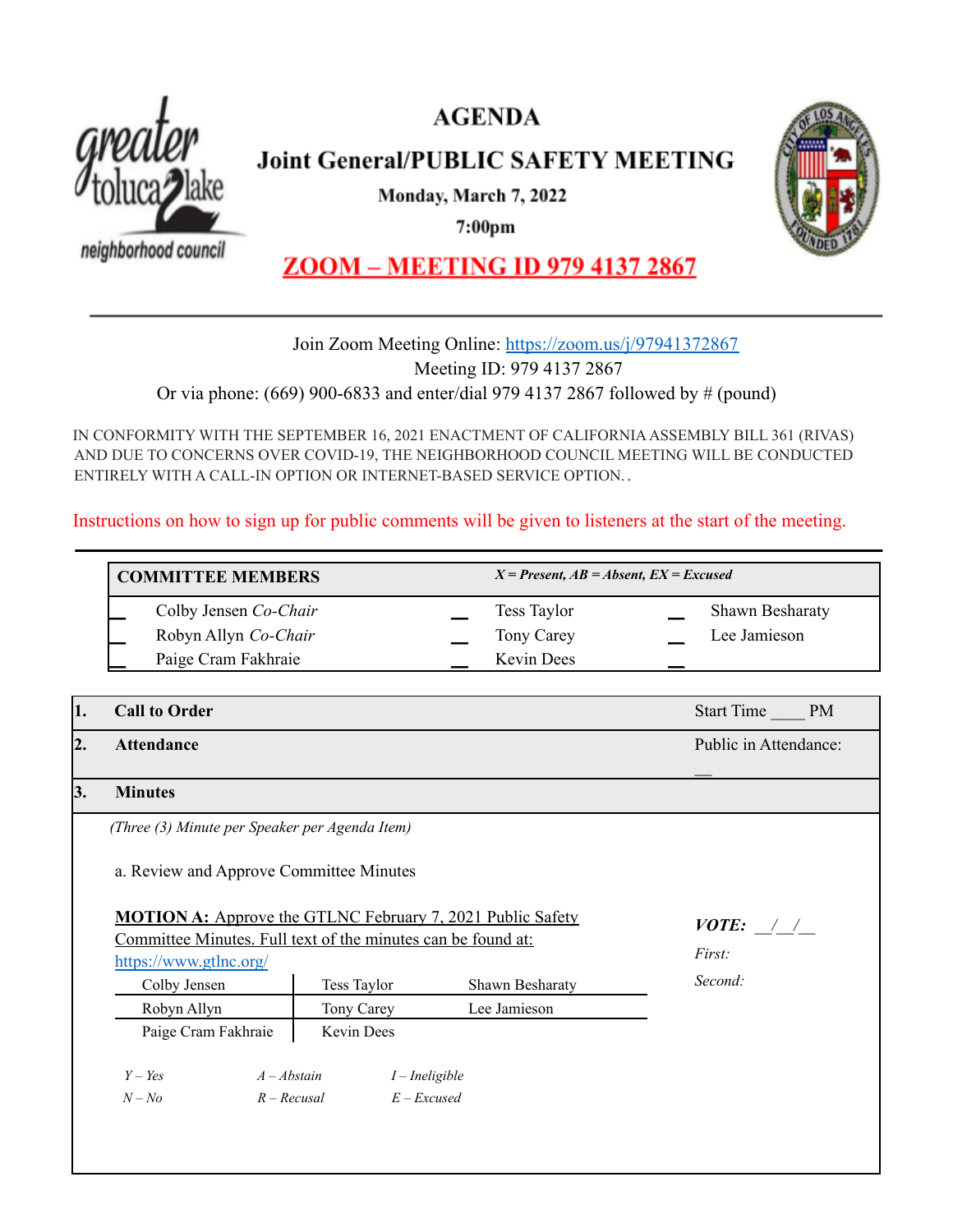**4. Public Comment**

*(Three (3) Minutes per Speaker)*

#### **5. Committee Member News & Announcements / Neighborhood Reports**

*(Three (3) Minutes per Speaker)*

- a. LAPD Report: SLO –Kurtis Delbar
- b. Council District 2 Report: Tiffany Zeytounian– Field Deputy
- c. Neighborhood Watch: Robyn Allyn–Watch Lead
- d. LADOT Steve Rostam, P.E.

#### **6. On-Going Business**



10153 1/2 Riverside Dr  $\#215$ , Toluca Lake, CA 91602 | info@gtlnc.org | www.gtlnc.org

**AGENDA** PUBLIC SAFETY MEETING March 7, 2022 Page **2** of **2**

*(Three (3) Minute per Speaker per Agenda Item)*

- Homeless Count completed
- Lighting in TL
- Lighted safety vests for community
- Healthy Streets (Michael Schneider)
- WTL updates i.e. party houses, drug drop issues (Tess)

# **7. New Business 8. Meeting Adjourned Close Time:**  $\bullet$  PM

Next Meeting: **Monday, April 4, 2022 @ 7:00 PM** – via Zoom

#### **PUBLIC INPUT AT NEIGHBORHOOD COUNCIL MEETINGS**

The public is requested to dial \*9, or use the "Raise Hand" option, when prompted by the presiding officer, to address the Board on any agenda item before the Board takes an action on an item. Comments from the public on agenda items will be heard only when the respective item is being considered. Comments from the public on other matters not appearing on the agenda that are within the Board's jurisdiction will be heard during the General Public Comment period. Please note that under the Brown Act, the Board is prevented from acting on a matter that you bring to its attention during the General Public Comment period; however, the issue raised by a member of the public may become the subject of a future Board meeting. Public comment is limited to 2 minutes per speaker unless adjusted by the presiding officer of the Board.

**AB 361 UPDATES** Public comment cannot be required to be submitted in advance of the meeting, only real-time public comment is required. If there are any broadcasting interruptions that prevent the public from observing or hearing the meeting, the meeting must be recessed or adjourned.

If members of the public are unable to provide comment or be heard due to issues within the Neighborhood Council's control, the meeting must be recessed or adjourned.